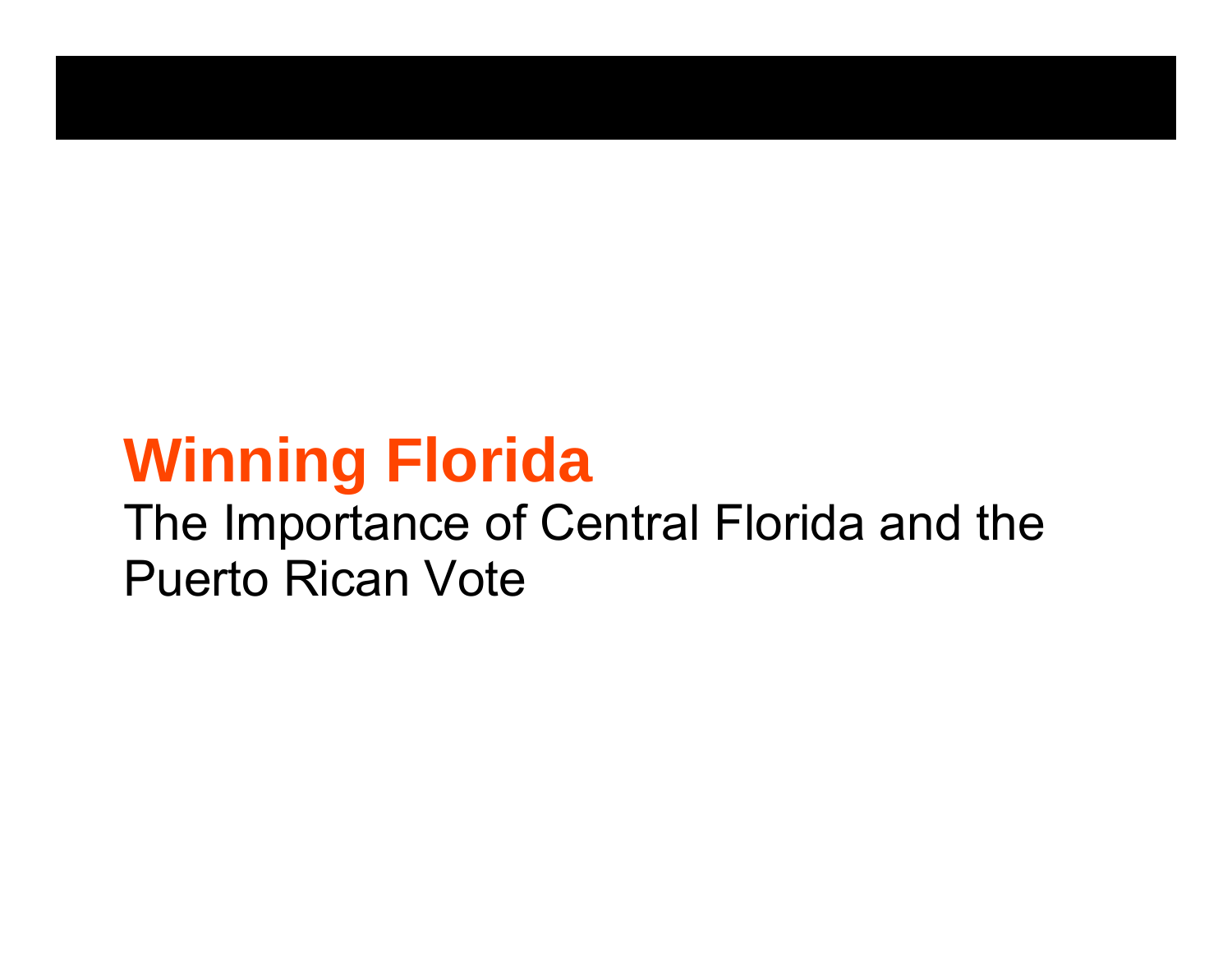#### Republican Election Results The Importance of Central Florida

 **Presidential:** As Central Florida goes, so goes Florida; as Florida goes, so goes the White House.

■ Gubernatorial: The Republican party has held the Florida Governor's office since 1998. A majority of Central Floridians have supported the GOP candidate in each election.

■ **Congressional:** The Republican party holds 8 of the 11 Central Florida congressional seats. Republicans can win in Central Florida.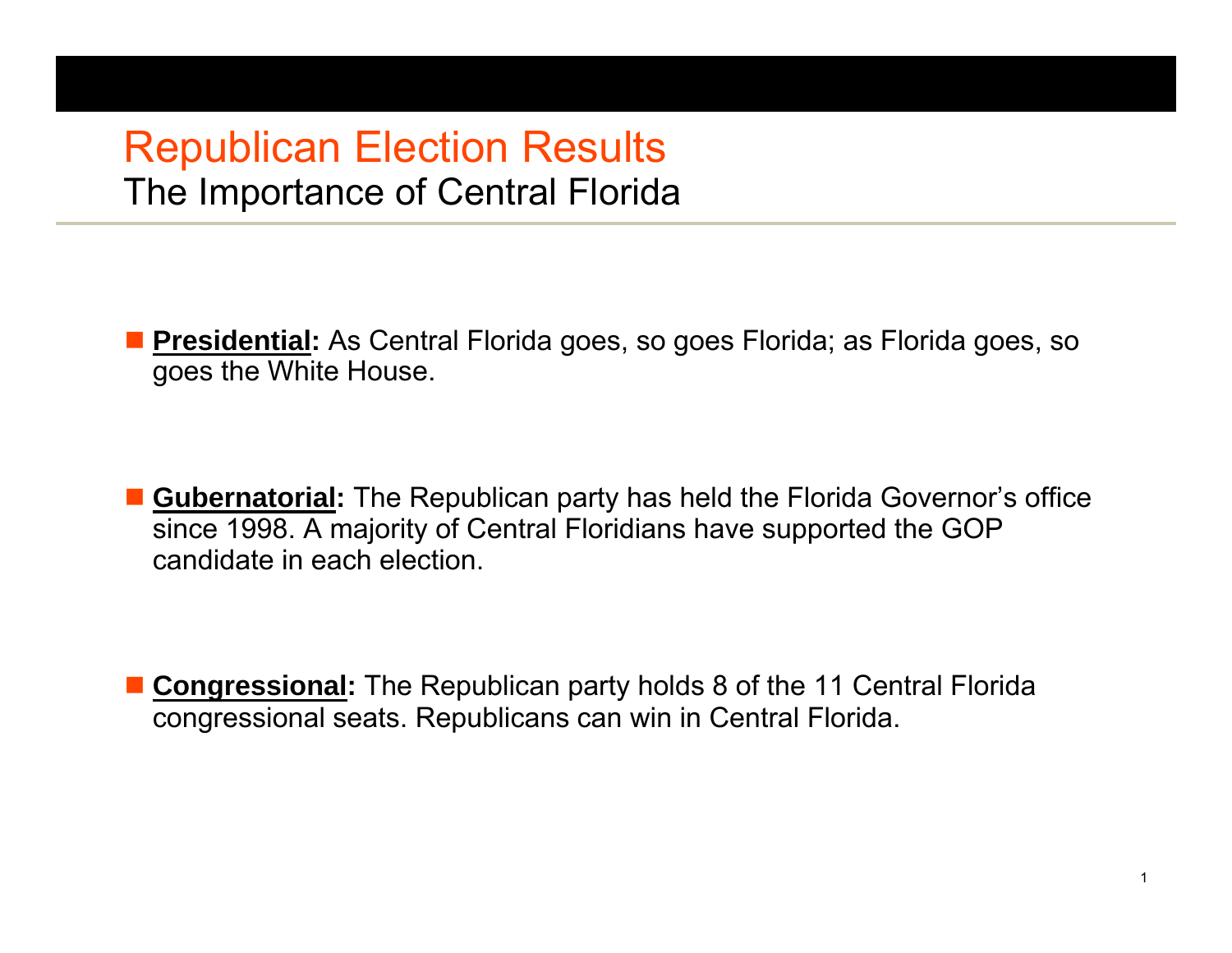#### Central Florida The Congressional Districts & Counties

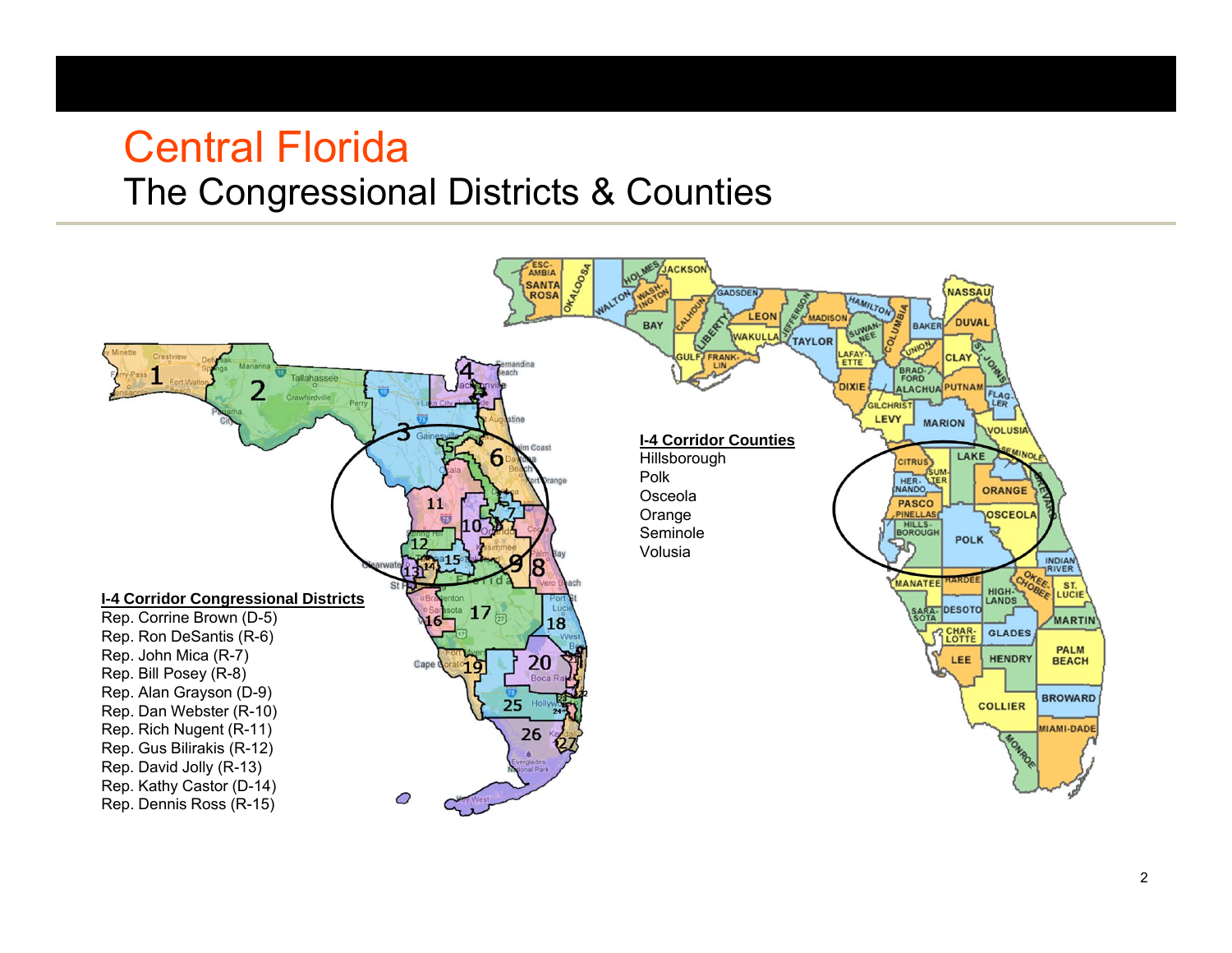#### Puerto Rican Population Growth in Florida On An Upward Climb



The Puerto Rican population has increased since 2005 and is projected to continue to grow.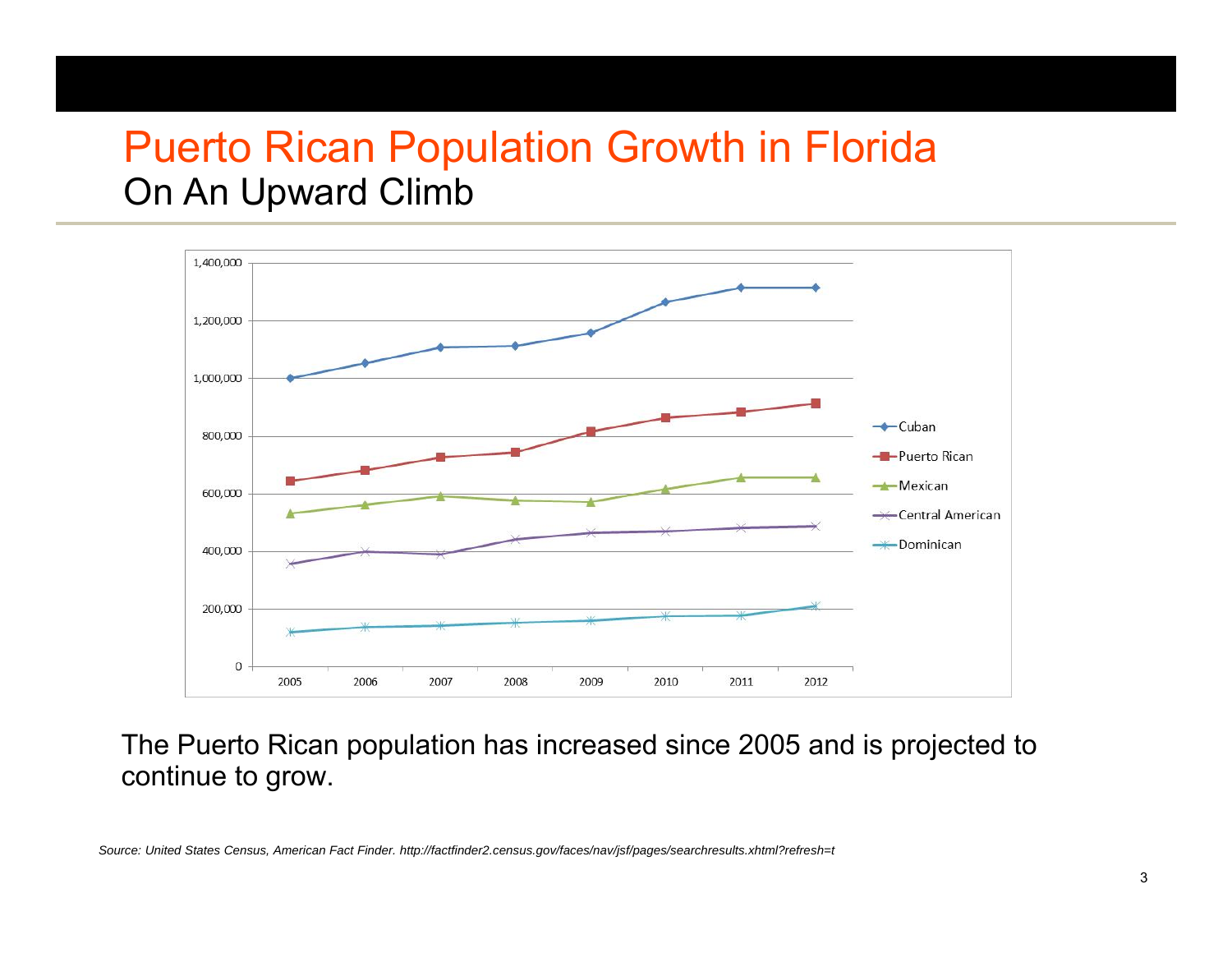#### Puerto Rican Population Growth in Central Florida A Sharp Increase Since 2006



Puerto Ricans are the largest Hispanic group in Central Florida, and the population has skyrocketed in recent years.

*Source: United States Census, American Fact Finder. http://factfinder2.census.gov/faces/nav/jsf/pages/searchresults.xhtml?refresh=t - 1 year and 3 year population estimations for Hillsborough, Polk, Osceola, Orange and Seminole counties.*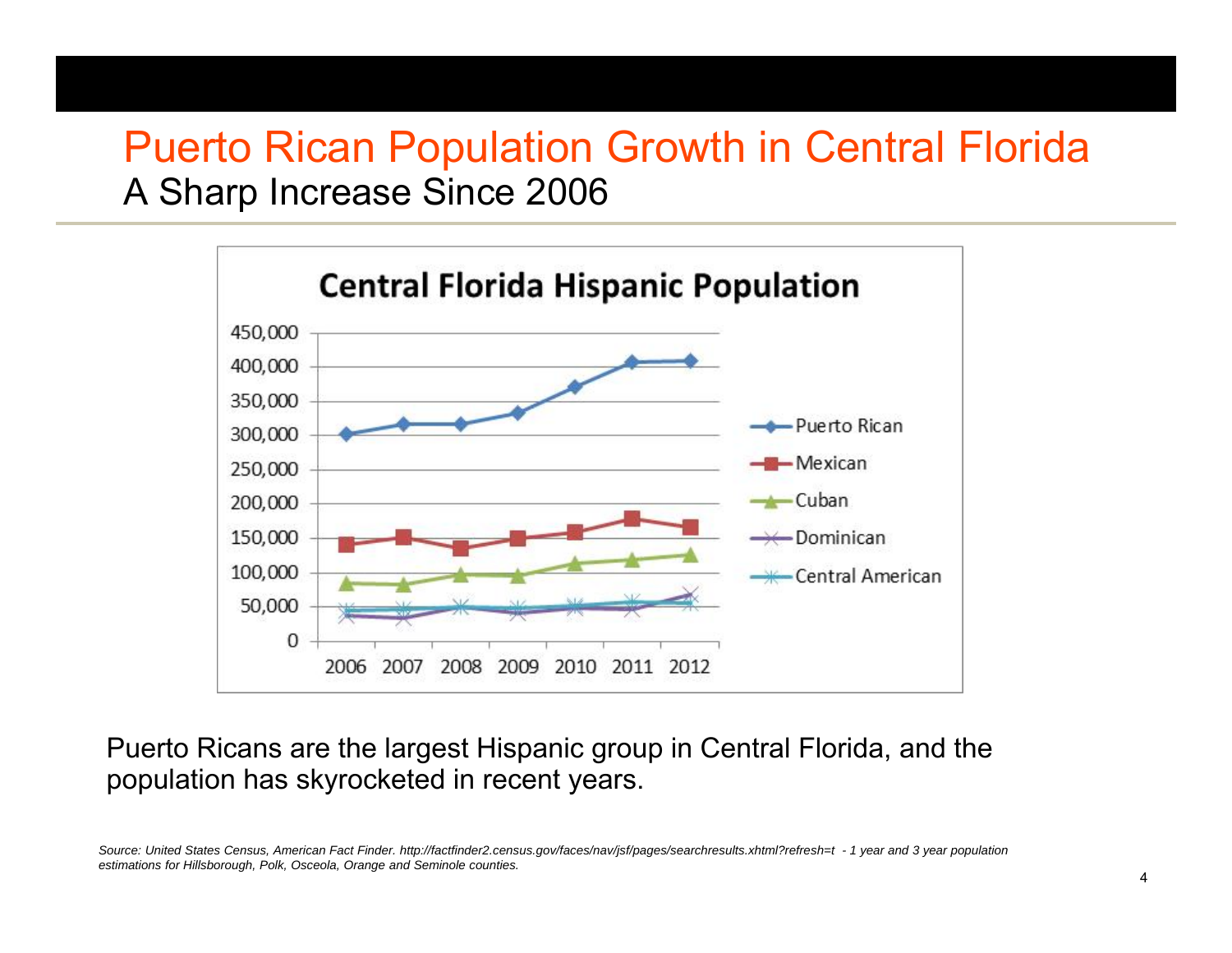### Republican Presidential Election Results Presidential Elections in Florida Since 1992

- Governor Mitt Romney carried half of the Central Florida counties and earned just under 50% of the Central Florida vote. He lost Florida by a single percentage point.
- Senator John McCain won only two of the counties in Central Florida and 47% of the vote during the 2008 Presidential election. He ultimately lost the state by 3 percentage points.
- **Peramish and Finds** President George W. Bush went on to win 4 of the 6 Central Florida counties during his 2004 re-election – 53% of the vote – and won the state by 5 percentage points.
- In 2000, then-Governor George W. Bush won half of the Central Florida counties, earning 50.9% of the Central Florida vote. Had he secured a larger majority in Central Florida, he would have handily won the state.
- Senator Bob Dole carried only half of the counties in Central Florida and earned 49% of its votes in 1996. He lost the state.
- In 1992, President George H. W. Bush won 5 of the 6 Central Florida counties in his re-election bid - 55% of the vote - and won the state of Florida.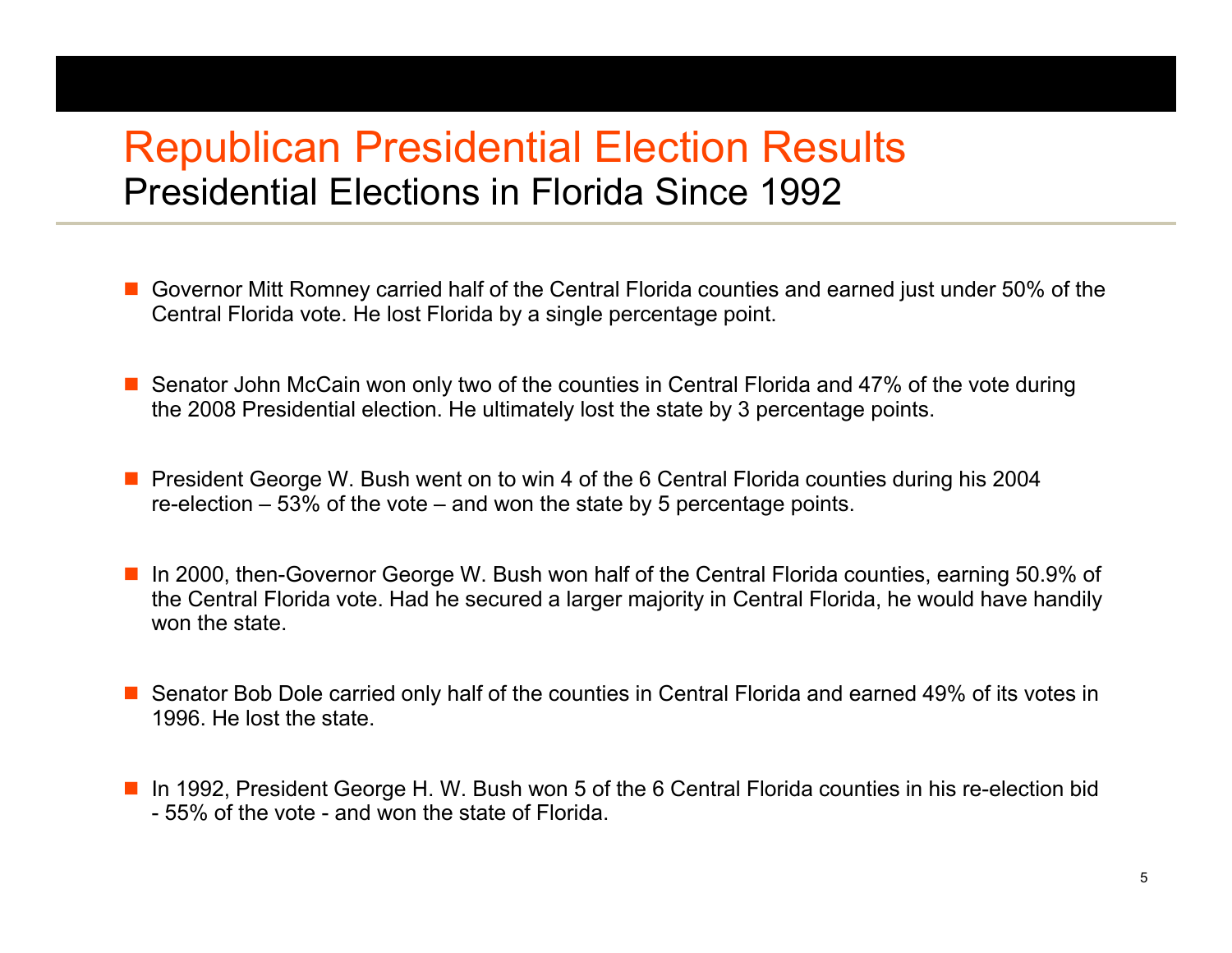### Republican Presidential Election Results Central Florida v Statewide

Every time a Republican candidate has won at least 50% of the Central Florida vote, that candidate has won the state.

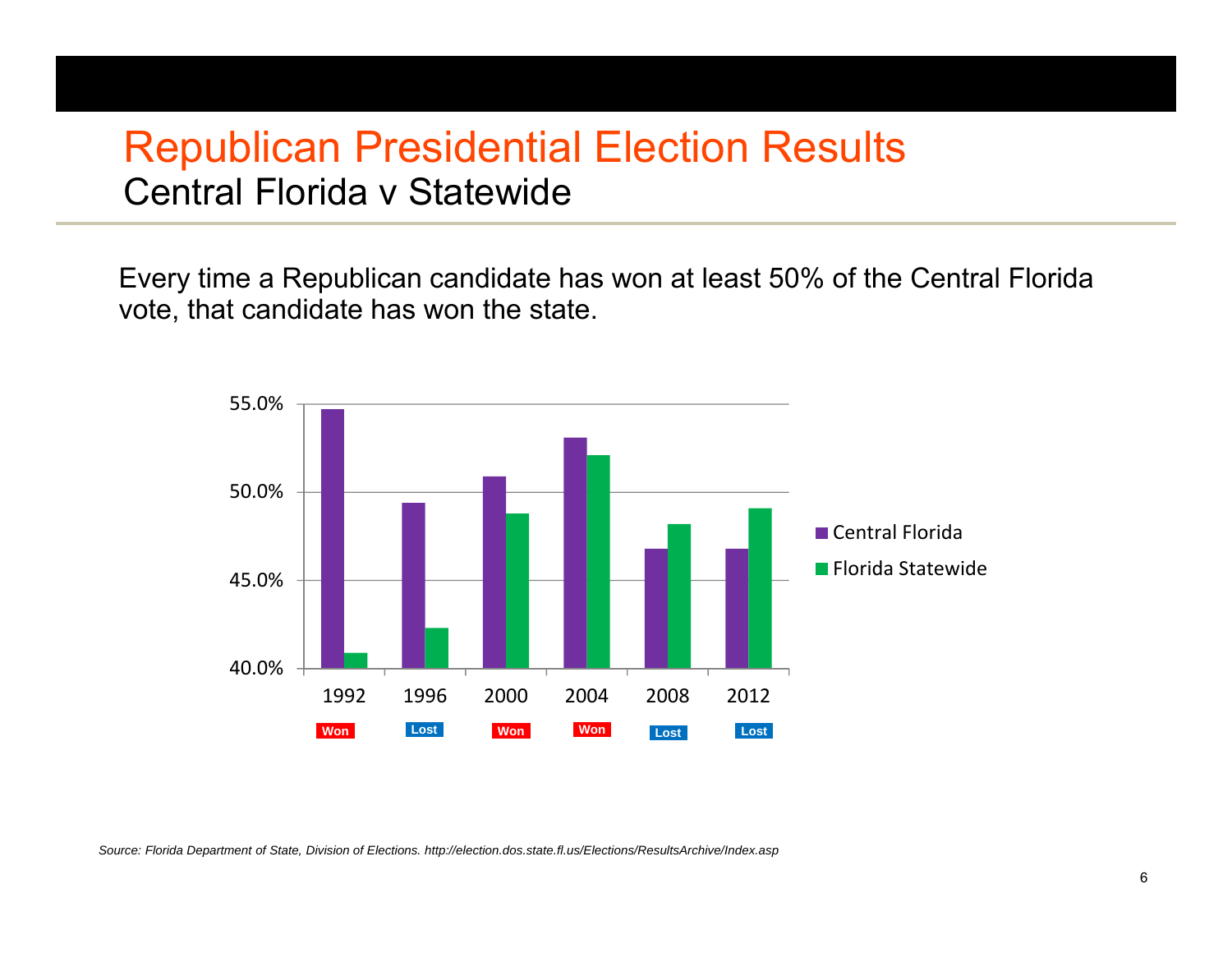### Republican Presidential Election Results The Importance of the Candidate

The importance of the candidate cannot be overstated. President George W. Bush, who was viewed favorably by Hispanic voters, won nearly 50% of the vote in Orange County, Florida. Senator John McCain and Governor Mitt Romney won only 40% of the Orange County vote.

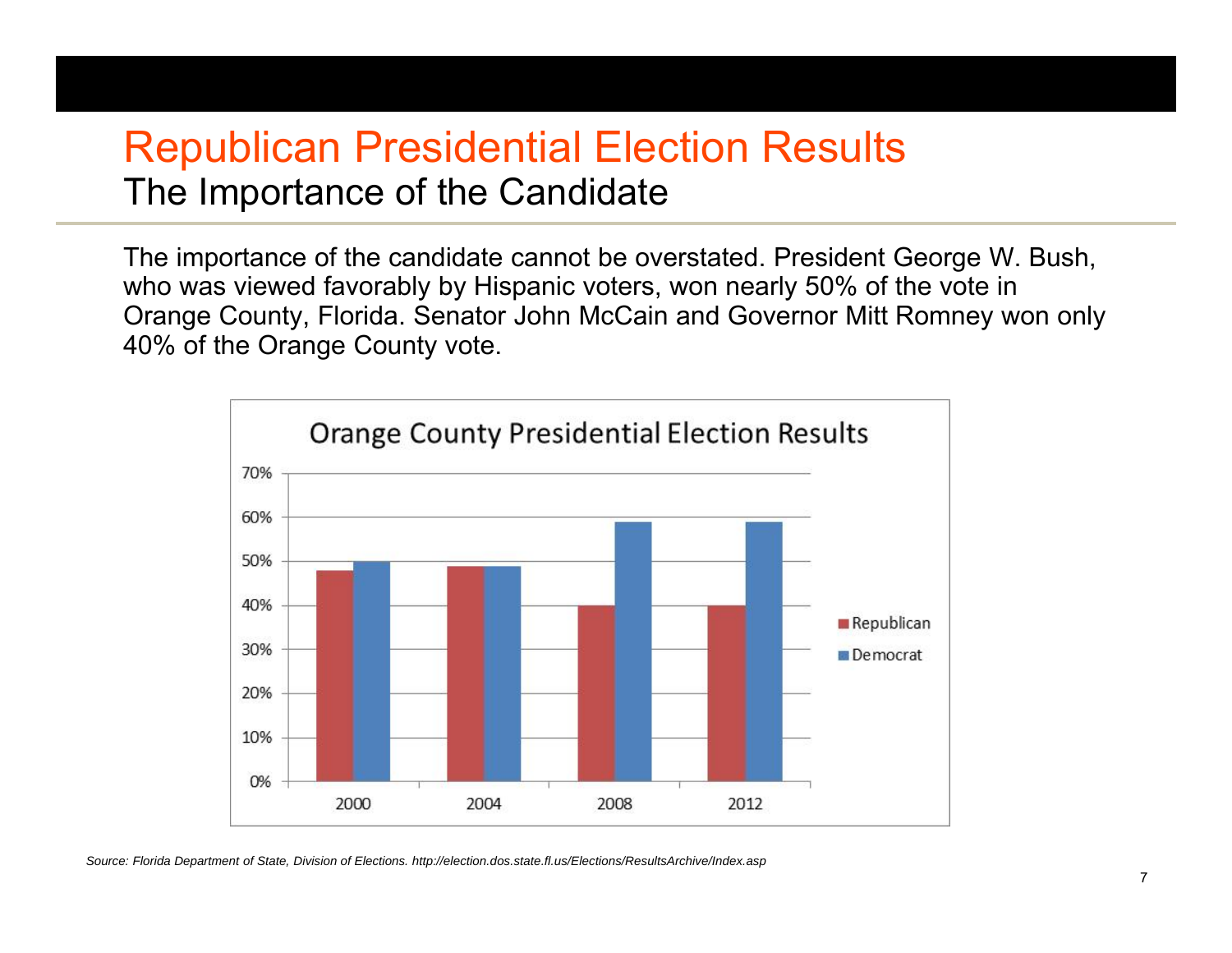# Republican Presidential Election Results The Raw Data

 $\mathcal{L}_{\mathcal{A}}$ In 1992, 2000 and 2004, Republicans cleared 50% of the vote in Central Florida and won the state.

n. In all other years, the Central Florida vote was competitive.

| County                   | 2012<br>Obama (D) v.<br>Romney (R) |           | 2008<br>Obama (D) v.<br>McCain (R) |           | 2004<br>Kerry (D) v. Bush $(R)$ Gore (D) v. Bush $(R)$ |           |           | 2000      | 1996<br>Clinton (D) v.<br>Dole (R)   |           | 1992<br>Clinton (D) v.<br>Bush (R) |           |
|--------------------------|------------------------------------|-----------|------------------------------------|-----------|--------------------------------------------------------|-----------|-----------|-----------|--------------------------------------|-----------|------------------------------------|-----------|
| Hillsborough             | $D - 53%$                          | 286,158   | $D - 51%$                          | 219,580   | $D - 46%$                                              | 214,132   | $D - 47%$ | 169,557   | $D - 47%$                            | 144,266   | $D - 37%$                          | 115,282   |
|                          | $R - 46%$                          | 249,904   | R - 48%                            | 209,503   | $R - 53%$                                              | 245,576   | $R - 50%$ | 180,760   | R - 44%                              | 136,656   | $R - 42%$                          | 130,643   |
| <b>Polk</b>              | $D - 46%$                          | 114,610   | $D - 46%$                          | 113,552   | $D - 41%$                                              | 89,009    | $D - 45%$ | 75,200    | $D - 44%$                            | 66,747    | $D - 35%$                          | 51,450    |
|                          | $R - 53%$                          | 131,566   | $R - 53%$                          | 128,658   | R - 59%                                                | 123,559   | $R - 54%$ | 90,295    | $R - 45%$                            | 67,962    | $R - 45%$                          | 65,963    |
| Osceola                  | $D - 62%$                          | 67,201    | $D - 60%$                          | 59,081    | $D - 47%$                                              | 38.633    | $D - 51%$ | 28,181    | $D - 47%$                            | 21,874    | $D - 33%$                          | 15,010    |
|                          | R - 37%                            | 40,581    | R - 40%                            | 39,489    | $R - 53%$                                              | 43,117    | R - 47%   | 26,212    | R - 40%                              | 18,337    | $R - 42%$                          | 19,143    |
| Orange                   | D - 59%                            | 274,227   | $D - 59%$                          | 271,866   | D - 49%                                                | 193,354   | $D - 50%$ | 140,220   | $D - 45%$                            | 105,539   | $D - 35%$                          | 82,683    |
|                          | R - 40%                            | 189,057   | $R - 40%$                          | 186,079   | R - 49%                                                | 192,539   | R - 48%   | 134,517   | $R - 45%$                            | 106,059   | $R - 46%$                          | 108,788   |
| Seminole                 | $D - 46%$                          | 96,435    | $D - 48%$                          | 99,140    | $D - 41%$                                              | 76,971    | $D - 43%$ | 59,174    | $D - 39%$                            | 45,058    | $D - 30%$                          | 35,660    |
|                          | $R - 53%$                          | 109,939   | $R - 51%$                          | 104,885   | R - 58%                                                | 108,172   | $R - 55%$ | 75,677    | R 52%                                | 59,797    | R - 49%                            | 57,101    |
| Volusia                  | $D - 49%$                          | 114,716   | $D - 52%$                          | 127,474   | $D - 51%$                                              | 115,519   | $D - 53%$ | 97,304    | $D - 49%$                            | 78,919    | $D - 42%$                          | 65,223    |
|                          | $R - 50%$                          | 117,473   | R - 47%                            | 113,716   | R - 49%                                                | 111,924   | R - 45%   | 82,357    | R - 39%                              | 63,091    | R - 38%                            | 59,172    |
| <b>Republican Totals</b> | 46.8%                              | 838,520   | 46.8%                              | 782,330   | 53.1%                                                  | 824,887   | 50.9%     | 589,818   | 49.4%                                | 451,902   | 54.7%                              | 440,810   |
| <b>Statewide Results</b> |                                    |           |                                    |           |                                                        |           |           |           |                                      |           |                                    |           |
| Party                    | 2012<br>Obama (D) v.<br>Romney (R) |           | 2008<br>Obama (D) v.<br>McCain (R) |           | 2004<br>Kerry (D) v. Bush $(R)$ Gore (D) v. Bush $(R)$ |           | 2000      |           | 1996<br>Clinton $(D)$ v.<br>Dole (R) |           | 1992<br>Clinton (D) v.<br>Bush (R) |           |
| <b>Democratic</b>        | 50.0%                              | 4,237,756 | 51.0%                              | 4,282,074 | 47.1%                                                  | 3,583,544 | 48.8%     | 2,912,253 | 48.0%                                | 2,546,600 | 39.0%                              | 2,072,709 |
| Republican               | 49.1%                              | 4,163,447 | 48.2%                              | 4,045,624 | 52.1%                                                  | 3,964,522 | 48.8%     | 2,912,790 | 42.3%                                | 2,244,164 | 40.9%                              | 2,173,316 |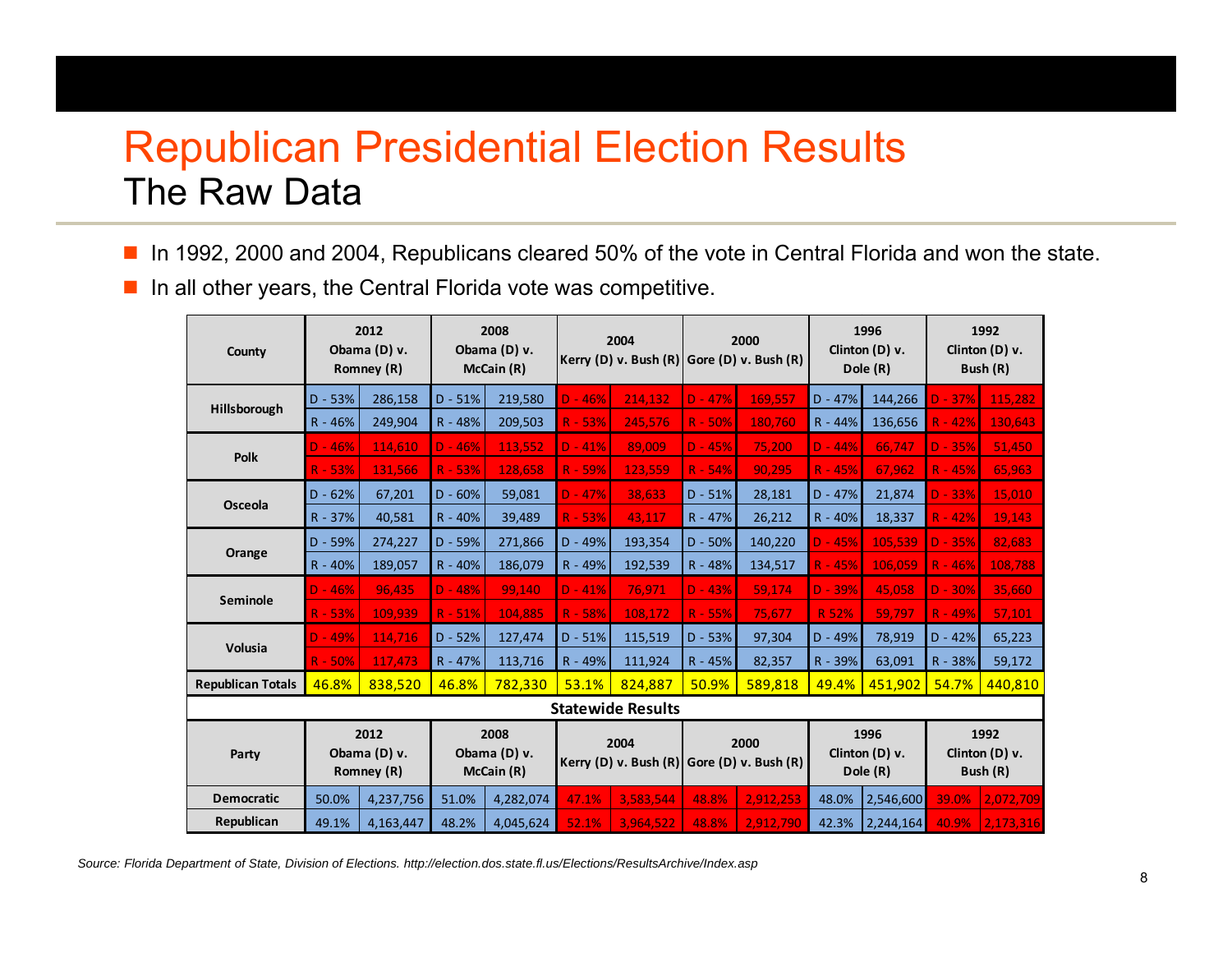# Republican Presidential Election Results Central Florida Voters

The number of Central Floridians voting in presidential elections has more than doubled over the last 20 years.

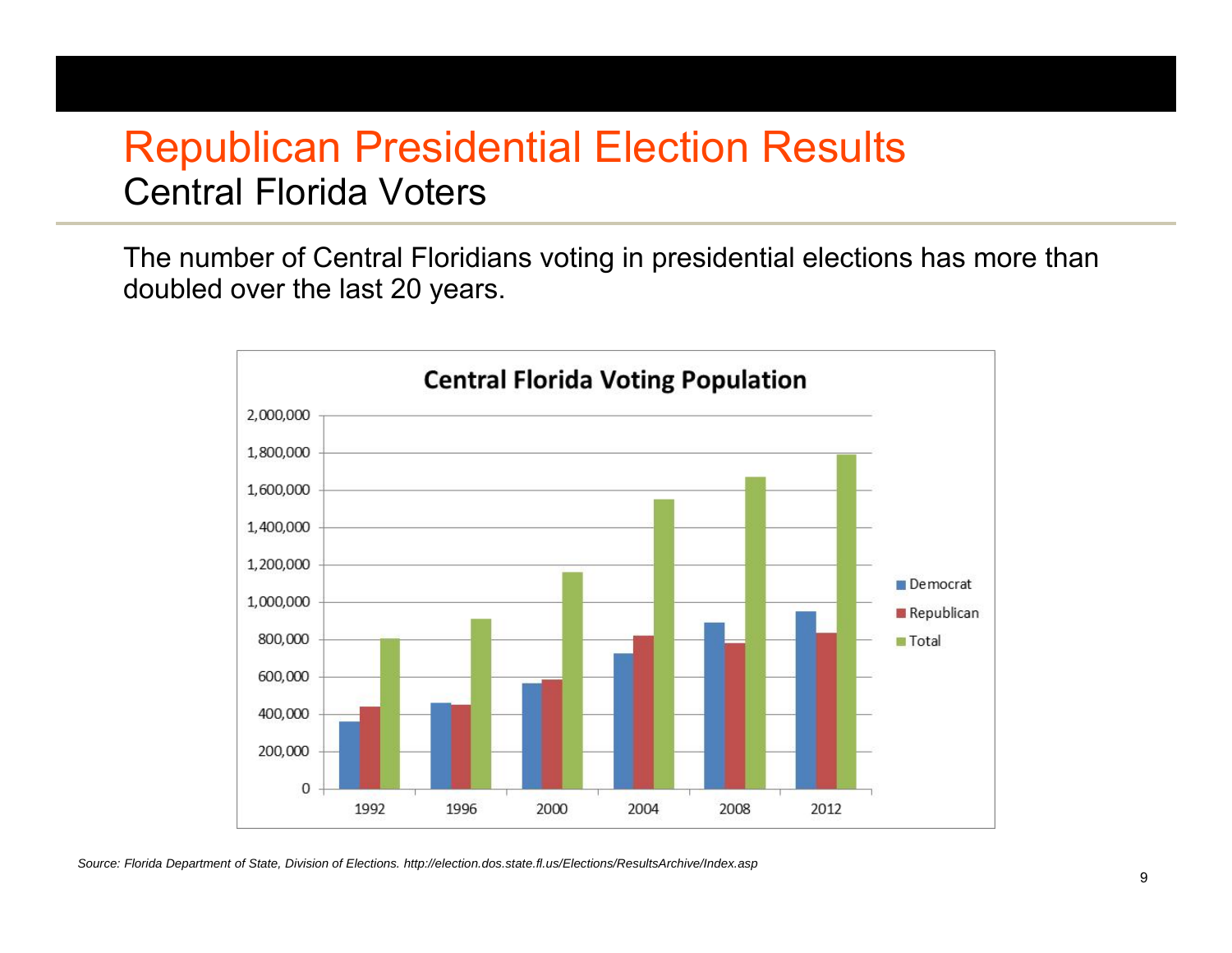#### Republican Gubernatorial Results Gubernatorial Elections in Florida Since 1990

- In 2010 and 2014, Rick Scott carried only half of the Central Florida counties and won the election by less than 100,000 votes. Governor Scott lost three counties carried by every Republican gubernatorial candidate since 1994, which contributed to his small margin of victory.
- The Republican candidate for Governor won the general election in 1998, 2002 and 2006 by 7% or more; in each of these elections the Republican candidate won all six Central Florida counties.
- In 1994, Jeb Bush lost the gubernatorial election by 2%, but carried 5 of the 6 Central Florida counties, making this the only instance in over 20 years that a candidate won Central Florida but lost the state. Population growth in Central Florida since 1994 gives the area more clout statewide and makes this scenario less likely today.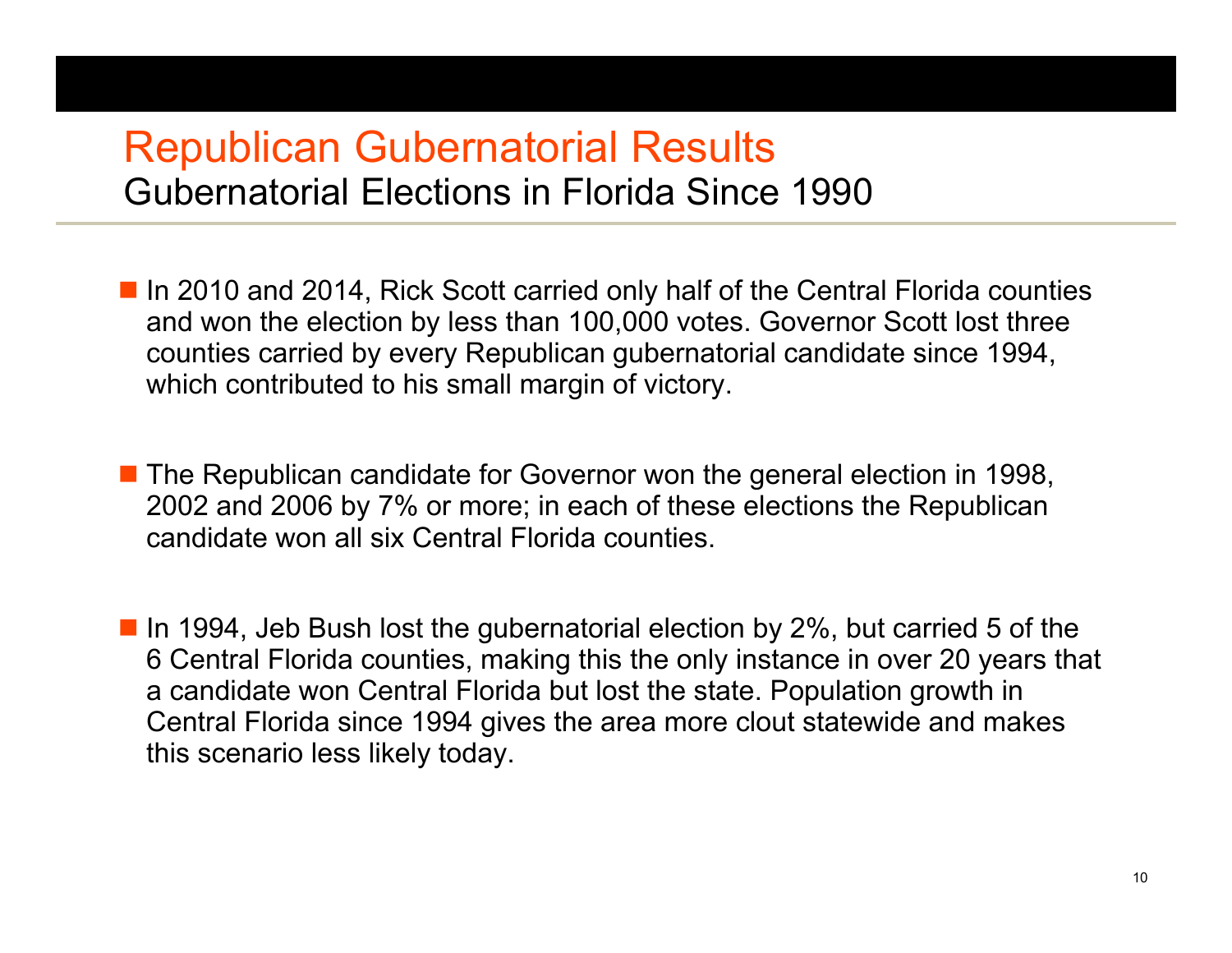#### Republican Gubernatorial Results Gubernatorial Favorability

|                                          | <b>Favorable</b> | <b>Unfavorable</b> |
|------------------------------------------|------------------|--------------------|
| <b>Former Governor Jeb Bush (R)</b>      | 46%              | <b>29%</b>         |
| <b>Former Governor Charlie Crist (D)</b> | 41%              | 27%                |
| <b>Governor Rick Scott (R)</b>           | 28%              | 37%                |

■ As seen above, Puerto Ricans in Central Florida do not judge candidates based on party affiliation. Puerto Ricans living along the I-4 Corridor still hold a favorable impression of Former Governor Bush.

■ This information is from a recent poll conducted among Puerto Ricans living along Florida's I-4 Corridor, with a sample proportional to the size of the Puerto Rican population based on Census data.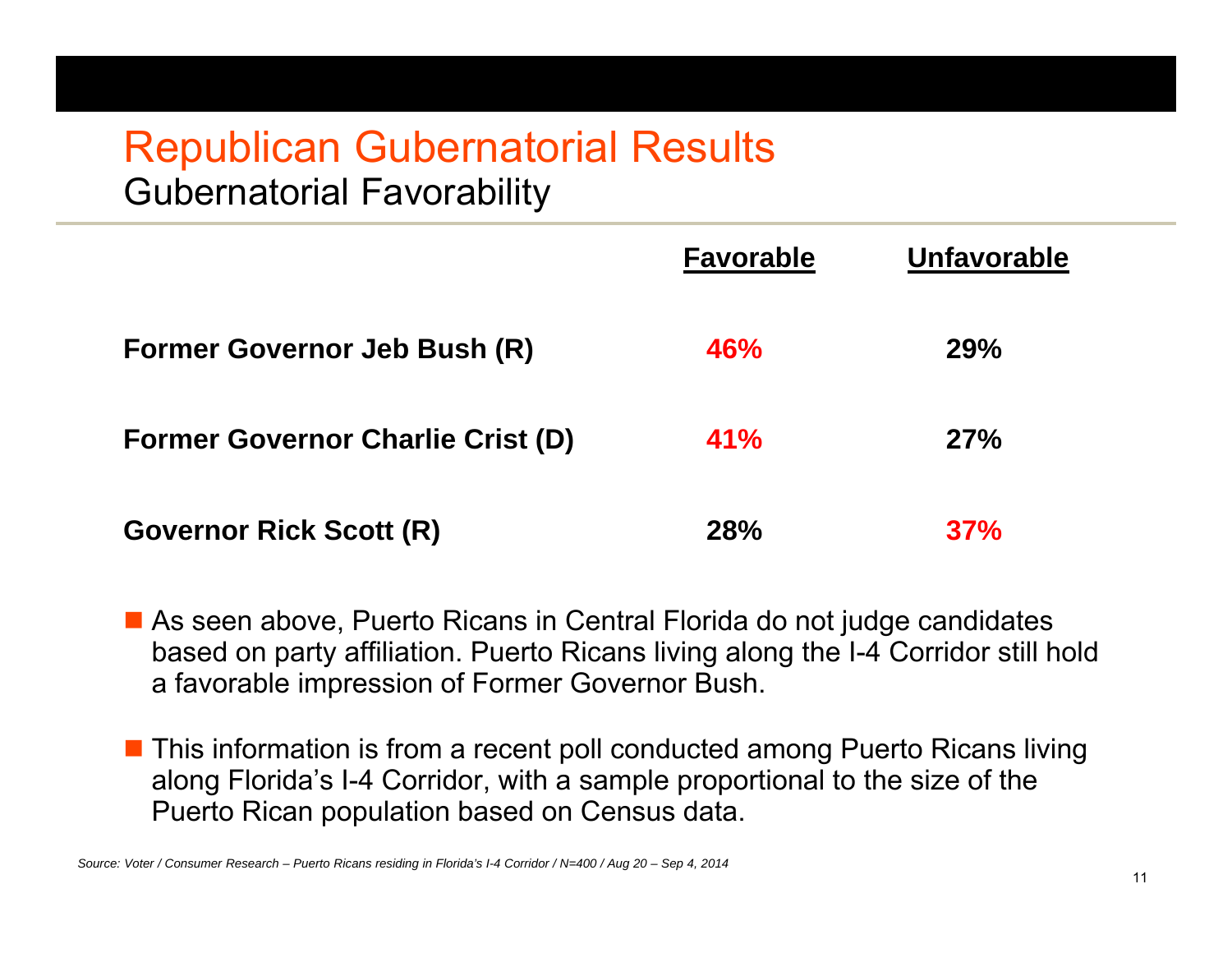#### Republican Gubernatorial Results Central Florida v Statewide

Since 1998, every time a Republican candidate has won near or above 50% of the Central Florida vote, that candidate has won the general election.

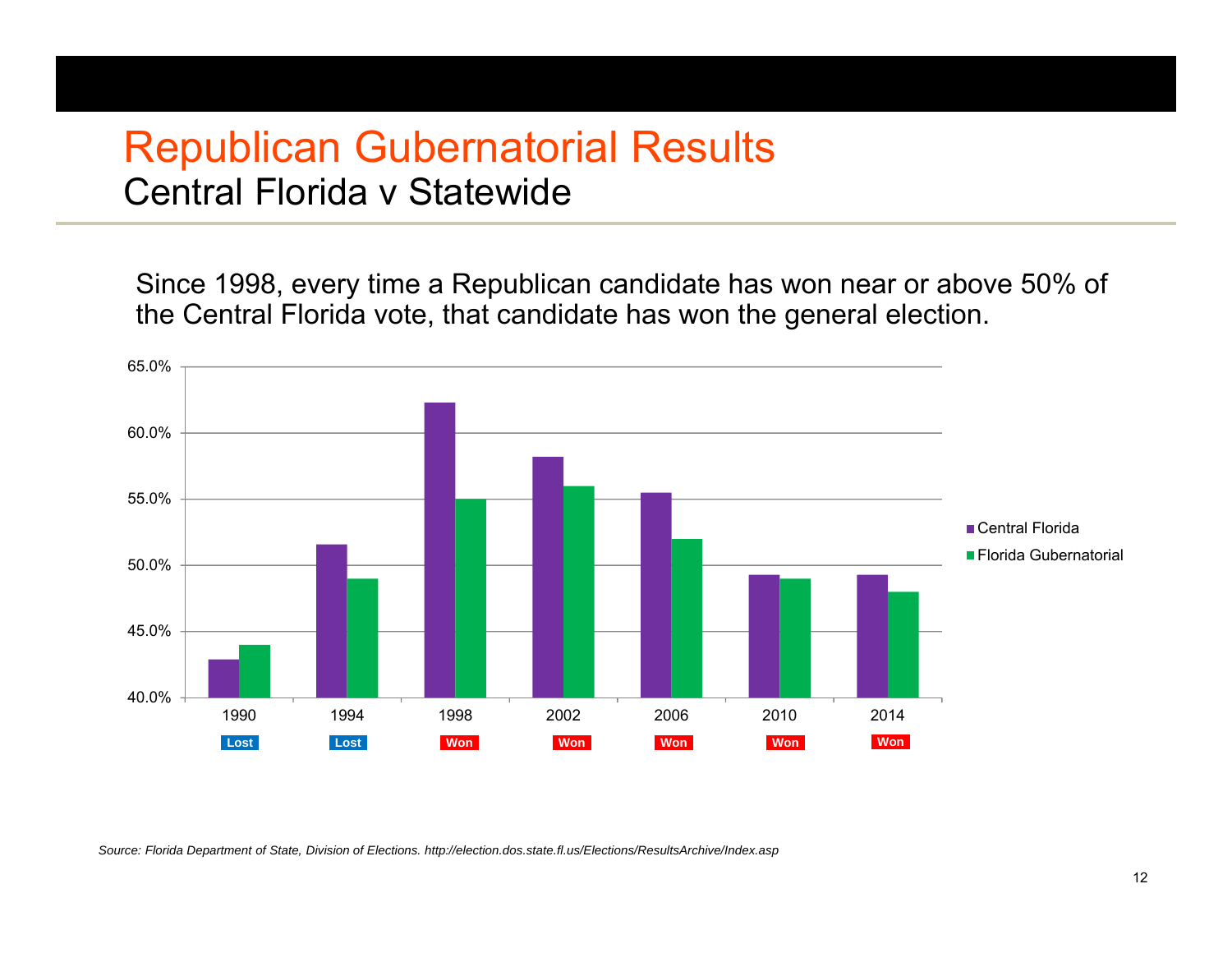# Republican Gubernatorial Results The Raw Data

- $\mathbb{Z}$ Republican Gubernatorial candidates have handily won Central Florida since 1994.
- $\mathcal{C}_{\mathcal{A}}$  In 2006, nationwide Republican turnout was low and Republicans lost control of Congress, but GOP Gubernatorial candidate Charlie Christ won with over 55% of the Central Florida vote and more than 50% of the vote statewide.
- $\mathbf{r}$  The 2010 election was the first time since 1994 that the Republican candidate didn't win every Central Florida county, with similar results in 2014.

| County                           |                               | 2014<br>Christ (D) v.<br>Scott (R) | 2010<br>Sink (D) v.<br>Scott (R) |              | 2006<br>Davis (D) v.<br>Christ (R) |                                                                               | 2002<br>McBride (D) v.<br>Bush (R) |                       | 1998<br>MacKay (D) v.<br>Bush (R) |              | 1994<br>Chiles (D) v.<br>Bush (R) |                  | 1990<br>Chiles (D) v.<br>Martinez (R) |              |
|----------------------------------|-------------------------------|------------------------------------|----------------------------------|--------------|------------------------------------|-------------------------------------------------------------------------------|------------------------------------|-----------------------|-----------------------------------|--------------|-----------------------------------|------------------|---------------------------------------|--------------|
| Hillsborough                     |                               | $D - 180,168$                      | $D - 158,995$                    |              | $D - 128,946$                      |                                                                               | $D - 134.276$                      |                       | $D - 101,038$                     |              | $D - 117,974$                     |                  | $D - 129,322$                         |              |
|                                  |                               | R - 170,127                        | R - 148,429                      |              | R - 153,134                        |                                                                               | $R - 175,630$                      |                       | $R - 127,686$                     |              | R - 124,561                       |                  | R - 76,891                            |              |
| <b>Polk</b>                      |                               | $D - 79,481$                       | $D - 68,168$                     |              | $D - 57,018$                       |                                                                               | $D - 54,299$                       |                       | $D - 47,951$                      |              | $D - 58,364$                      |                  | $D - 58,654$                          |              |
|                                  |                               | $R - 98,224$                       | $R - 85,693$                     |              | $R - 79,071$                       |                                                                               | $R - 87,322$                       |                       | $R - 69,506$                      |              | $R - 65,415$                      |                  | $R - 45,671$                          |              |
| Osceola                          |                               | $D - 35,457$                       | $D - 27,469$                     |              | $D - 19,864$                       |                                                                               | $D - 18,591$                       |                       | $D - 12,383$                      |              | $D - 15,292$                      |                  | $D - 13,601$                          |              |
|                                  |                               | R - 29,431                         | $R - 24,053$                     |              | $R - 23.945$                       |                                                                               | $R - 29,017$                       |                       | $R - 19,841$                      |              | $R - 18,437$                      |                  | R - 12,381                            |              |
|                                  |                               | $D - 164,570$                      | $D - 147,509$                    |              | $D - 96,795$                       |                                                                               | $D - 102,134$                      |                       | $D - 73,709$                      |              | $D - 85,098$                      |                  | $D - 80,762$                          |              |
| Orange                           |                               | R - 128,014                        | R - 117,191                      |              | $R - 116,412$                      |                                                                               | $R - 137,070$                      |                       | $R - 104,652$                     |              | $R - 92,096$                      |                  | $R - 65,360$                          |              |
| Seminole                         |                               | $D - 62,786$                       | $D - 59,412$                     |              | $D - 40,724$                       |                                                                               | $D - 42,357$                       |                       | $D - 31,331$                      |              | $D - 39,324$                      |                  | $D - 36,027$                          |              |
|                                  |                               | $R - 73,355$                       | $R - 68,351$                     |              | $R - 68,149$                       |                                                                               | $R - 76,301$                       |                       | $R - 54,738$                      |              | $R - 49.387$                      |                  | $R - 32,107$                          |              |
| Volusia                          |                               | $D - 79,315$                       | $D - 73,765$                     |              | $D - 72.216$                       |                                                                               | $D - 72.208$                       |                       | $D - 57, 229$                     |              | $D - 66,614$                      |                  | $D - 56,982$                          |              |
|                                  |                               | $R - 85,749$                       |                                  | $R - 77,039$ |                                    | $R - 76,618$                                                                  |                                    | $R - 85.594$          |                                   | $R - 64,544$ |                                   | $R - 58,632$     |                                       | $R - 49,606$ |
| Republican Totals: 49.3% 584,900 |                               |                                    | 49.3%                            |              |                                    | 520,759 55.5% 517,329 58.2% 590,934 62.3% 440,967 51.6% 408,528 42.9% 282,016 |                                    |                       |                                   |              |                                   |                  |                                       |              |
| <b>Statewide Results</b>         |                               |                                    |                                  |              |                                    |                                                                               |                                    |                       |                                   |              |                                   |                  |                                       |              |
| Party                            | 2014                          |                                    | 2010                             |              | 2006                               |                                                                               | 2002                               |                       | 1998                              |              | 1994                              |                  | 1990                                  |              |
|                                  | Christ (D) v.                 |                                    | Sink (D) v.                      |              | Davis (D) v. Crist                 |                                                                               | McBride (D) v.                     |                       | MacKay (D) v.<br>Bush (R)         |              | Chiles (D) v. Bush                |                  | Chiles (D) v.<br>Martinez (R)         |              |
| <b>Democratic</b>                | Scott (R)<br>2,801,198<br>47% |                                    | Scott (R)<br>2,557,785<br>48%    |              | 45%                                | (R)<br>2,178,289                                                              | 43%                                | Bush (R)<br>2,201,427 | 45%                               | 1,773,054    | 51%                               | (R)<br>2,135,008 | 57%                                   | 1,995,206    |
|                                  |                               |                                    |                                  |              | 52%                                |                                                                               | 56%                                |                       | 55%                               |              |                                   |                  | 44%                                   |              |
| Republican                       | 48%                           | 2,865,343                          | 49%                              | 2,619,335    |                                    | 2,519,845                                                                     |                                    | 2,856,845             |                                   | 2,191,105    | 49%                               | 2,071,068        |                                       | 1,535,068    |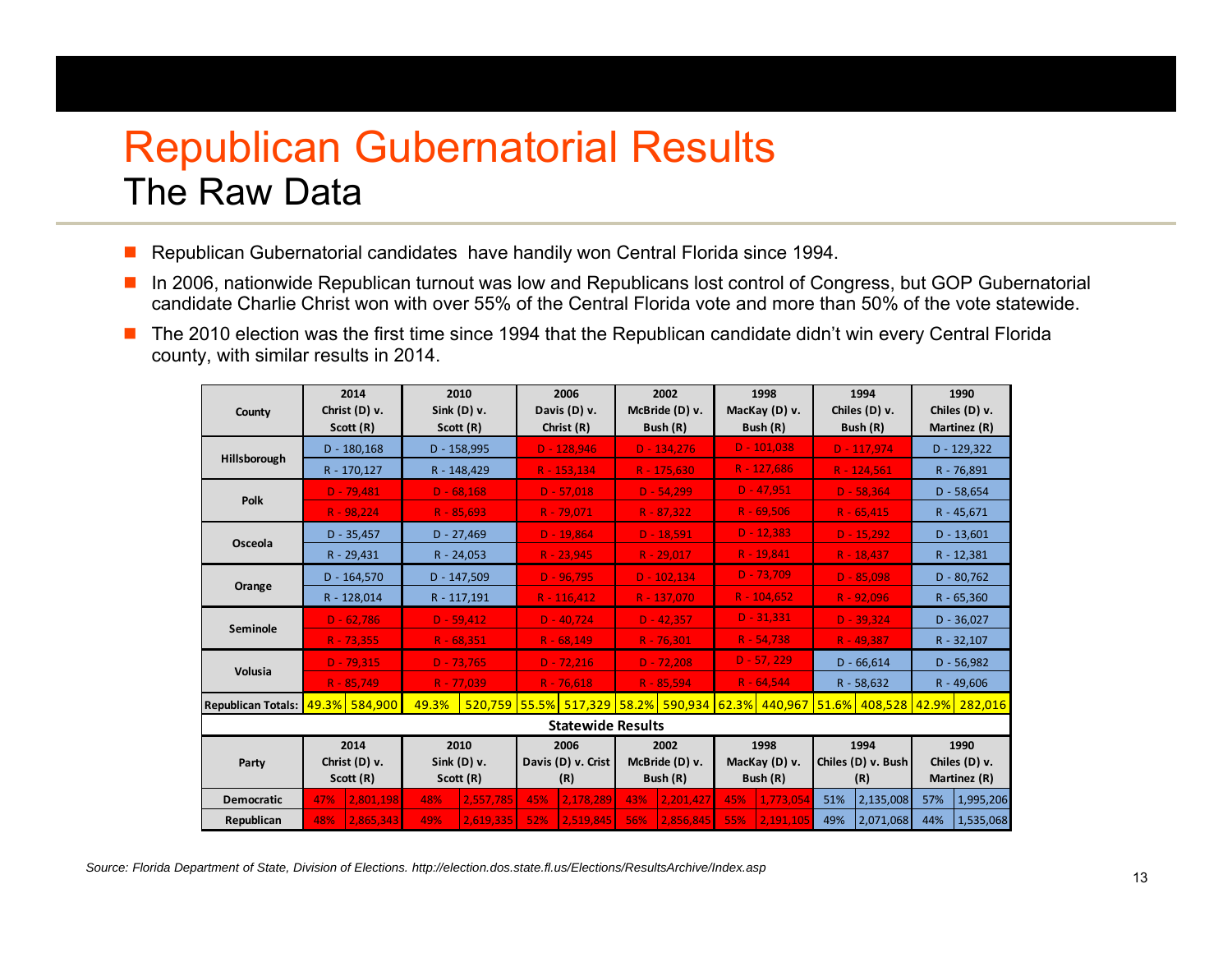# 114<sup>th</sup> Congress: Central Florida

#### Puerto Rican Influence



Nearly 600,000 Puerto Ricans live in the 11 Central Florida congressional districts, a sizable presence and significantly more than any other Hispanic group.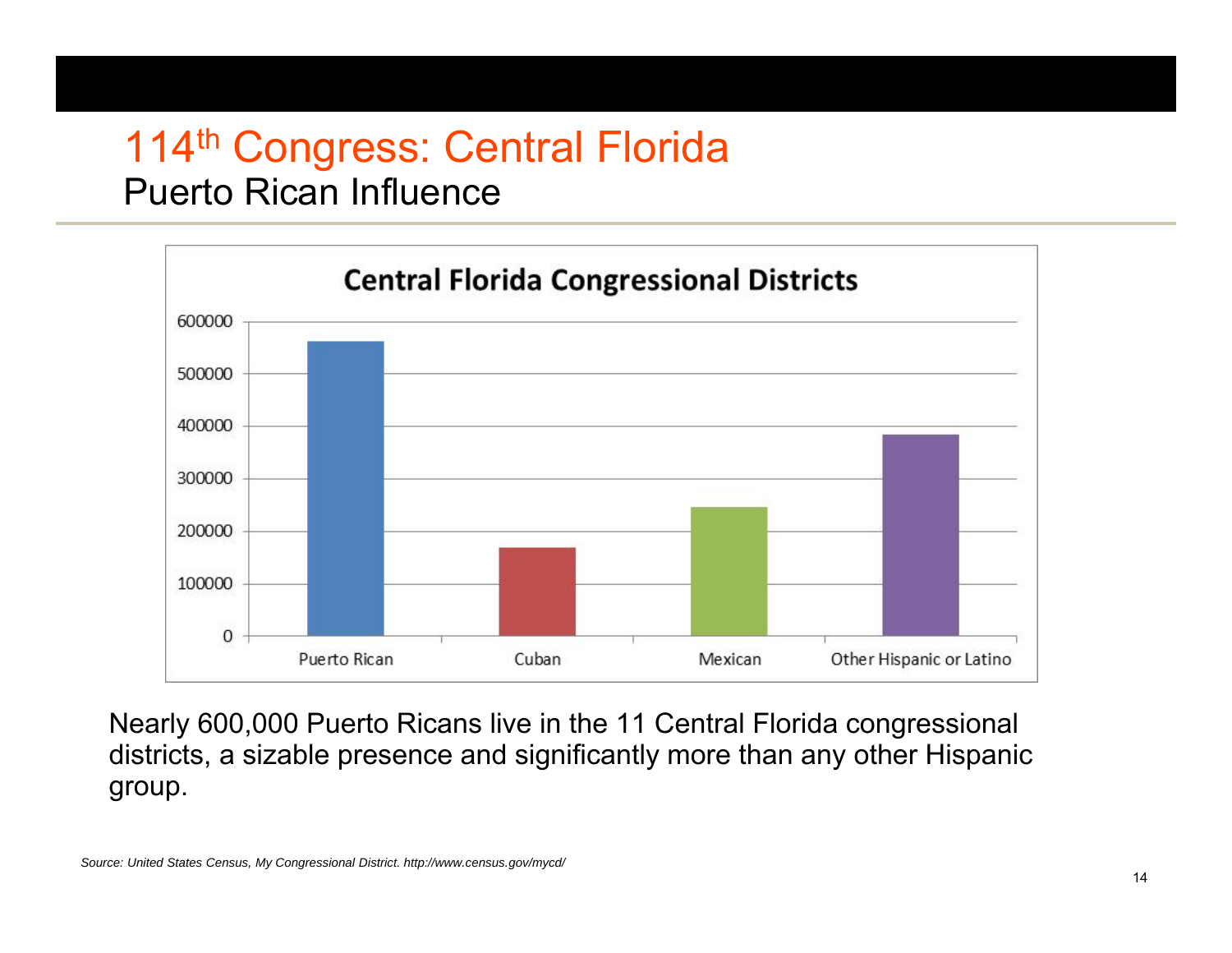# Central Florida Congressional Representation 114th Congress



Republicans hold a majority of the Congressional seats in Central Florida, where Puerto Ricans have a strong presence.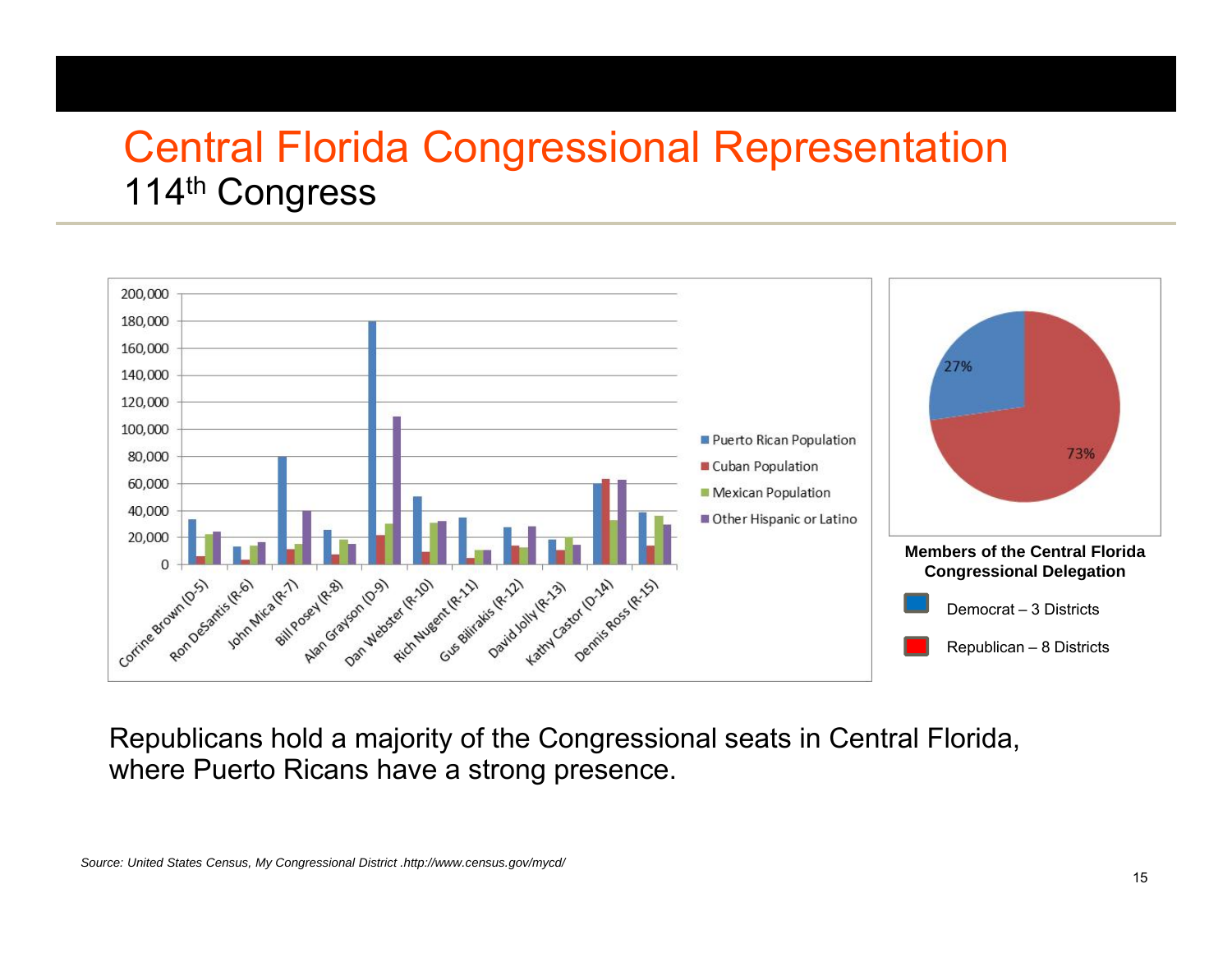#### Puerto Ricans of Central FloridaLimitations of Party Registration

■ A September 2014 poll of Puerto Ricans living in Central Florida found that 92% of respondents are registered to vote, with most as registered Democrats.

- $\blacksquare$  Democrat 55%
- Republican 19%
- Independent 17%
- **Party registration does not tell the entire story: most Puerto Ricans surveyed** consider themselves to be conservative when it comes to political issues.
	- Conservative 48%
	- Moderate 29%
	- Liberal 17%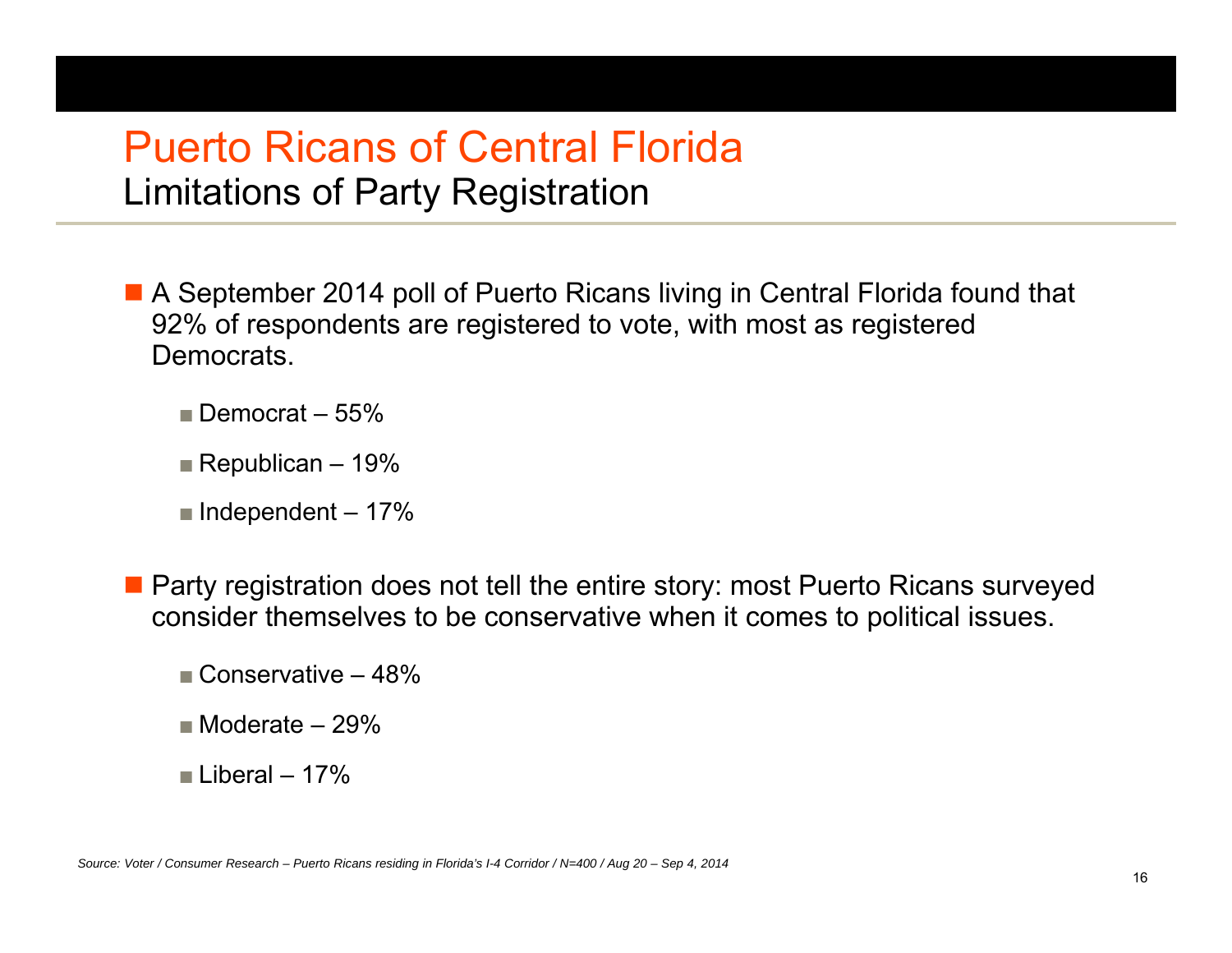#### Puerto Ricans of Central FloridaSupport for the Conservative Approach

■ Puerto Ricans living in Central Florida, like most Americans, are predominately concerned with jobs and the economy. They are also concerned with crime / drugs and care a great deal about education.

■ Those surveyed see Florida as heading in the right direction on these issues. Central Florida's Puerto Rican population believes that the state, led by a Republican governor and legislature, is on the right track.

■ In contrast, Puerto Ricans along the I-4 Corridor do not believe the country, led by a Democratic administration, is headed in the right direction: of those surveyed, most respondents believe the economy is in worse shape today than it was 5 years ago.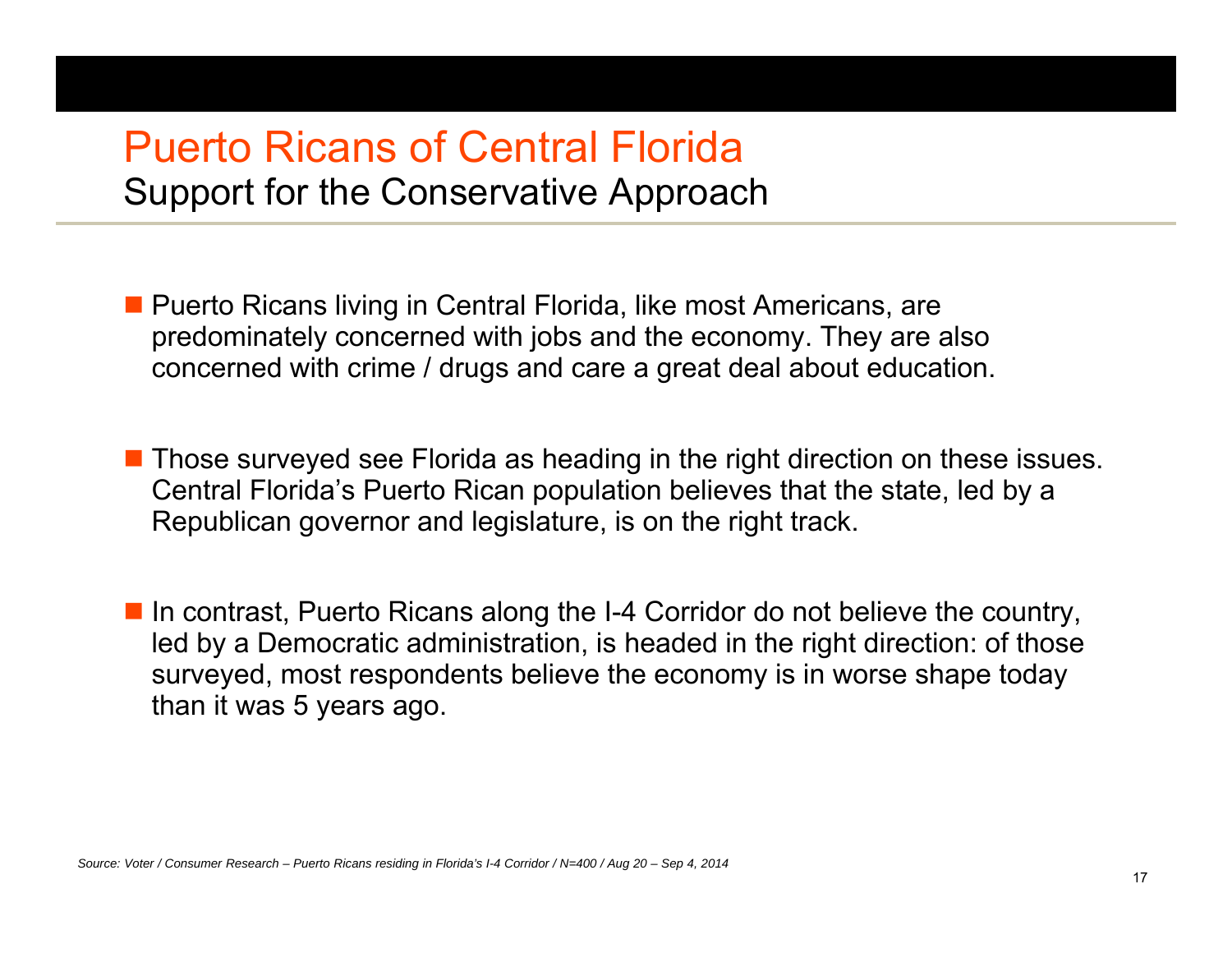#### Puerto Ricans of Central FloridaOn the Issues

- **Puerto Ricans are conservative, and the issues they value in potential** Congressional candidates support this notion.
- On a scale from 1-10, with 10 being the highest, popular positions when considering a Congressional candidate include:
	- Support of small businesses and startups 8.9
	- Allowing for prayer in public schools 8.8
	- Require parental notification before a minor can have an abortion 8.4
	- Support to authorize a vote by Puerto Ricans on status resolution 8.3
	- $\blacksquare$  Pro-life on the issue of abortion  $-$  8.1
	- Belief that Congress should resolve the status of Puerto Rico 8.1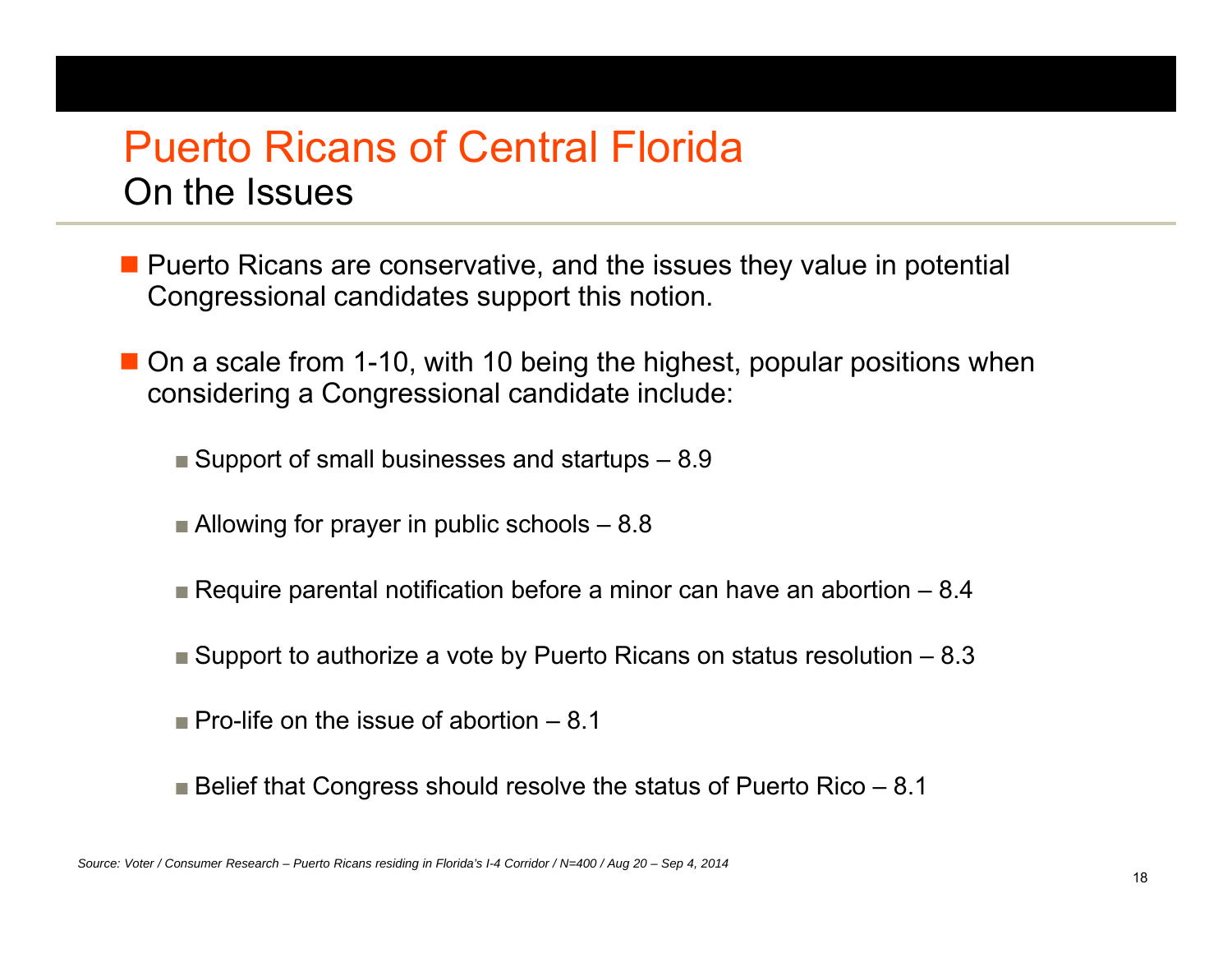#### Puerto Ricans of Central FloridaTime to Solve Puerto Rico's Status

- On the same 10-point scale, respondents consider it important for Members of Congress to support statehood for Puerto Rico with full Congressional representation (8.1).
- Also of significance to Central Florida's Puerto Rican community is the need for a binding statehood bill for the people of Puerto Rico (7.5).
- The overwhelming support for statehood by Puerto Ricans living on the I-4 Corridor creates a branding opportunity for elected officials who support the issue early.

**81% of those surveyed agreed with the following statement: "If Puerto Rico were to become a state and added the 51st star to the US Flag it would fill me with pride."**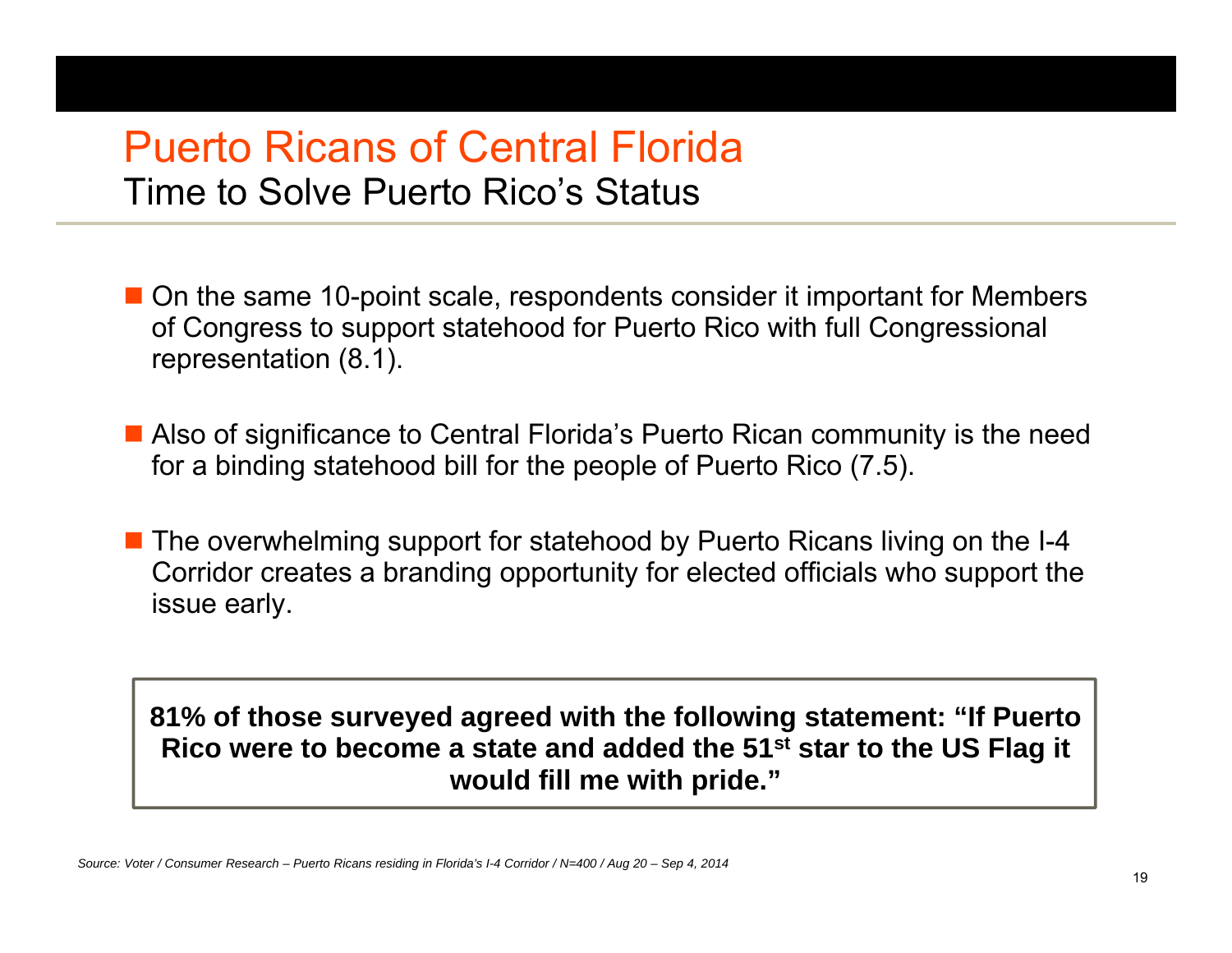### Puerto Ricans of Central FloridaPaying Attention to Puerto Rico

- 76% said they regularly follow news from Puerto Rico.
- 74% of survey participants support conducting a status referendum with options to be approved by the Department of Justice.
- 65% of those surveyed were not aware that Congress has already provided funding to conduct such a referendum.
- This interest in Puerto Rico, combined with a lack of awareness of Congress' accomplishments, creates an opportunity to own a legislative victory within Central Florida's Puerto Rican community.
- This is also a national opportunity: in 2012, there were 4.9 million Puerto Ricans living in States, and just 3.4 million living on the Island. Puerto Ricans are now the second largest Hispanic group in the United States, after Mexicans.